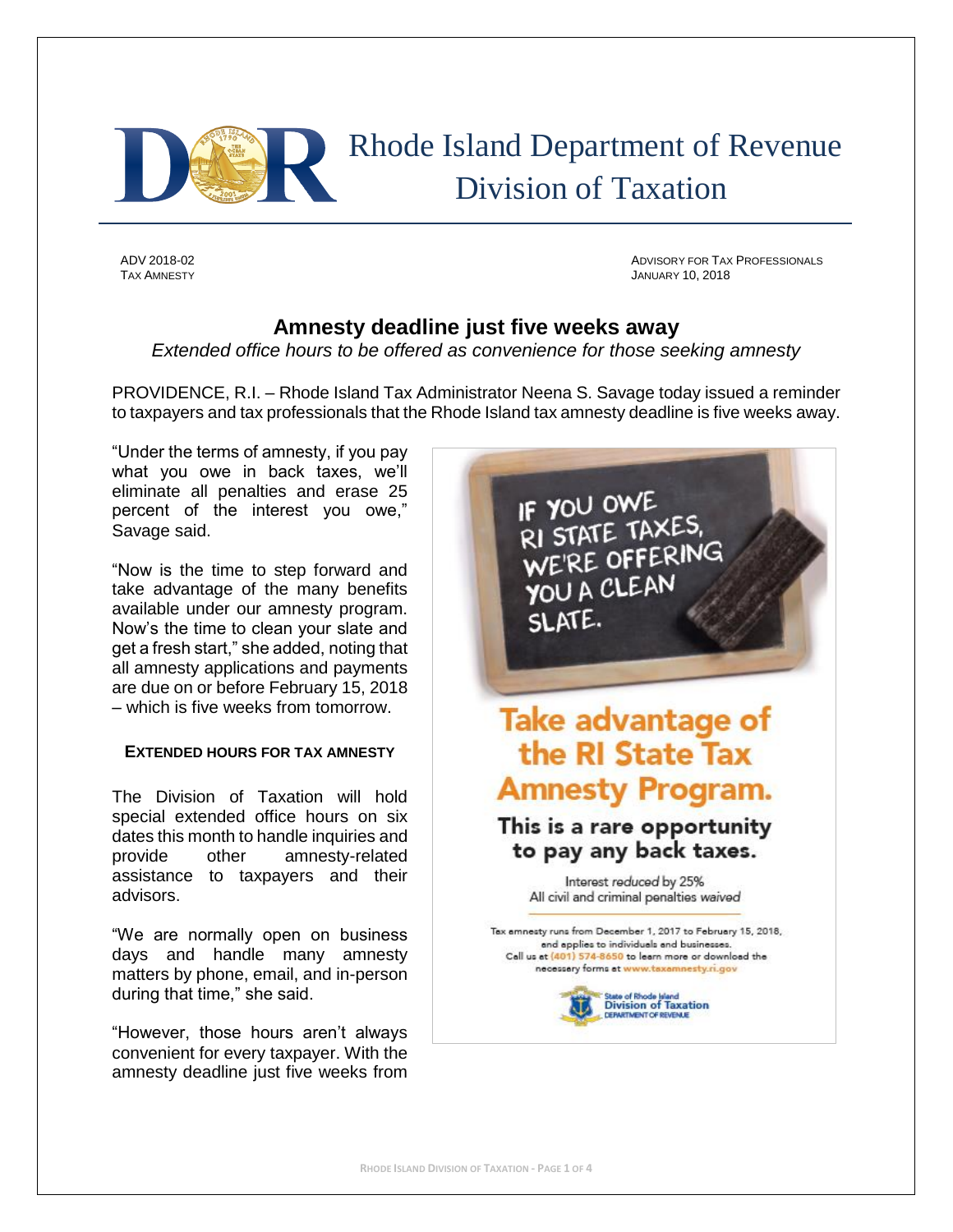tomorrow, we want to give taxpayers and their advisors extra opportunity to get their amnestyrelated questions and issues addressed at a time that's convenient for them," she said.

"For amnesty, we will extend our weekday operating hours on four dates in January. In addition, also for the purpose of amnesty, we will be open for a limited number of hours on two Saturdays in January," Savage said.

## **EXTENDED OFFICE HOURS FOR AMNESTY: DATES AND TIMES**

The extended hours for tax amnesty start next week. Following is a list of the extended office hours and the dates on which they will occur:

- Tuesday, January 16, open until 6:00 p.m.
- **Thursday, January 18, open until 6:00 p.m.**
- Saturday, January 20, open 9:00 a.m. to 12:00 noon
- **Tuesday, January 23, open until 6:00 p.m.**
- **Thursday, January 25, open until 6:00 p.m.**
- Saturday, January 27, open 9:00 a.m. to 12:00 noon

The Division's "open to the public" hours, including the new extended office hours for amnesty, are shown in calendar format below:

| Sunday                                                            | <b>Monday</b>                                   | <b>Tuesday</b>                                                                     | Wednesday                                     | <b>Thursday</b>                                                                    | <b>Friday</b>                                   | Saturday                                                                          |  |
|-------------------------------------------------------------------|-------------------------------------------------|------------------------------------------------------------------------------------|-----------------------------------------------|------------------------------------------------------------------------------------|-------------------------------------------------|-----------------------------------------------------------------------------------|--|
| Jan. 14<br>closed                                                 | <b>Jan.</b> 15<br>closed<br>(holiday)           | <b>Jan. 16</b><br>$8:30$ a.m. to<br>$6:00$ p.m.<br><b>EXTENDED</b><br><b>HOURS</b> | <b>Jan.</b> 17<br>$8:30$ a.m. to<br>3:30 p.m. | <b>Jan.</b> 18<br>$8:30$ a.m. to<br>$6:00$ p.m.<br><b>EXTENDED</b><br><b>HOURS</b> | <b>Jan.</b> 19<br>$8:30$ a.m. to<br>$3:30$ p.m. | <b>Jan. 20</b><br>$9:00$ a.m. to<br>12:00 Noon<br><b>EXTENDED</b><br><b>HOURS</b> |  |
| Jan. 21<br>closed                                                 | <b>Jan. 22</b><br>$8:30$ a.m. to<br>$3:30$ p.m. | Jan. 23<br>$8:30$ a.m. to<br>$6:00$ p.m.<br><b>EXTENDED</b><br><b>HOURS</b>        | Jan. 24<br>$8:30$ a.m. to<br>$3:30$ p.m.      | Jan. 25<br>$8:30$ a.m. to<br>$6:00$ p.m.<br><b>EXTENDED</b><br><b>HOURS</b>        | Jan. 26<br>$8:30$ a.m. to<br>$3:30$ p.m.        | <b>Jan. 27</b><br>$9:00$ a.m.<br>to 12:00 Noon<br><b>EXTENDED</b><br><b>HOURS</b> |  |
| Note: Extended office hours are only for purposes of tax amnesty. |                                                 |                                                                                    |                                               |                                                                                    |                                                 |                                                                                   |  |

Overall, the Division will be open to the public for amnesty purposes an extra 16 hours during January. "During our extended hours, we will have specially trained staff available to handle phone calls, emails, and in-person visits relating to amnesty," Savage said.

# **ONLINE RESERVATION SYSTEM**

The Division of Taxation recently launched an online reservation system for taxpayers who want to make appointments involving amnesty. For taxpayers and tax professionals who plan to take advantage of the Division's extended office hours for amnesty, the Division encourages them to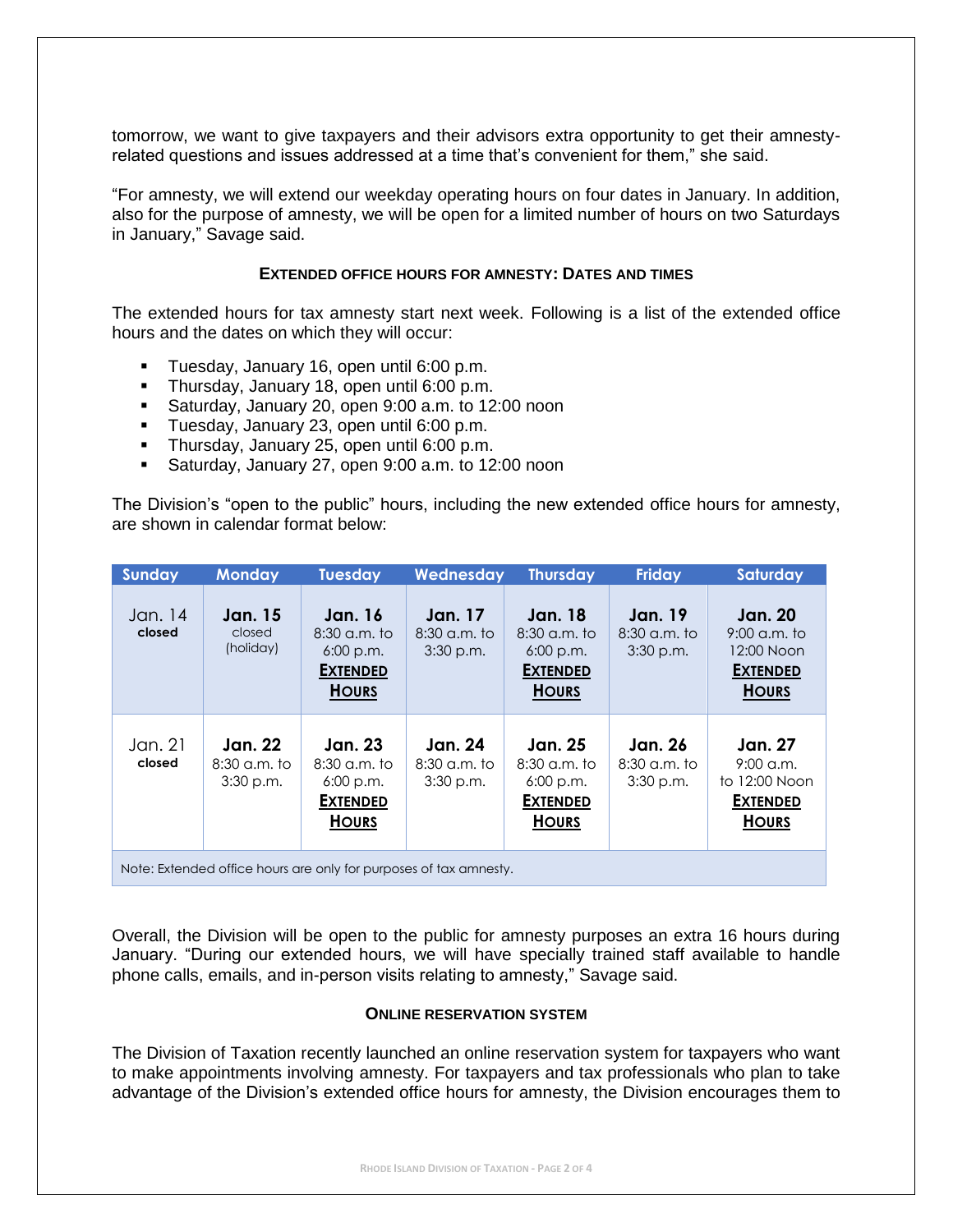use the reservation system. "Our new online reservation system is a convenience for taxpayers. It will save time and let you plan your schedule around your appointment with us," Savage said.

"This new system also will help to ensure that we process inquiries in the most effective and efficient manner possible," Savage said. The address for the new reservation system is: [https://ritaxreservations.stonewallsolutions.com/.](https://ritaxreservations.stonewallsolutions.com/)

"Although our amnesty website and phone bank are excellent sources of information and help, some taxpayers need in-person assistance with their amnesty-related matters. Their time is valuable, and using our reservation system can be a great convenience," Savage said. To learn more about the reservation system, use the following link: [https://go.usa.gov/xnRuB.](https://go.usa.gov/xnRuB)

### **FIRST FULL MONTH OF AMNESTY**

Many taxpayers have already taken advantage of amnesty: For December 2017, the first full

month of amnesty, the Division of Taxation received about 4,200 amnesty applications and generated nearly \$4.5 million in revenue.

The personal income tax has resulted in the single largest amount of amnesty-related deposits, totaling approximately \$2.8 million in December.

Overall, the Division has received amnestyrelated deposits involving a variety of tax types - - 22 in all -- totaling \$4,467,420.93 in its first full month.

### **AMNESTY DETAILS**

Details of amnesty – including forms, frequently asked questions (FAQs), and other information – are on the agency's tax amnesty website, which is available 24 hours a day, seven days a week, at: [www.TaxAmnesty.ri.gov.](http://www.taxamnesty.ri.gov/)

The Division of Taxation also has an amnesty phone bank to field general amnesty questions from taxpayers, tax professionals, and others. Call (401) 574-8650. The phone bank is typically staffed from 8:30 a.m. to 3:30 p.m. on business days.<sup>1</sup> Or email: [Tax.Amnesty@tax.ri.gov.](mailto:tax.amnesty@tax.ri.gov)

| Tax amnesty revenue for December 2017                        |                       |  |  |  |  |
|--------------------------------------------------------------|-----------------------|--|--|--|--|
| Tax/fee type                                                 | <b>Total deposits</b> |  |  |  |  |
| Personal income tax                                          | \$<br>2,834,816.76    |  |  |  |  |
| Sales tax                                                    | 721,740.08            |  |  |  |  |
| Corporate tax                                                | 517,562.80            |  |  |  |  |
| Estate tax                                                   | 113,323.10            |  |  |  |  |
| <b>Bank excise tax</b>                                       | 104,604.88            |  |  |  |  |
| Withholding                                                  | 85,114.20             |  |  |  |  |
| Compassion center                                            | 41,679.96             |  |  |  |  |
| Employer tax                                                 | 25,957.58             |  |  |  |  |
| Use tax                                                      | 5,573.02              |  |  |  |  |
| Rental vehicle excise                                        | 4,807.56              |  |  |  |  |
| Insurance tax                                                | 4,622.68              |  |  |  |  |
| Meals and beverage tax                                       | 3,473.18              |  |  |  |  |
| Public service corporation tax                               | 1,137.00              |  |  |  |  |
| Healthcare nursing                                           | 854.84                |  |  |  |  |
| Tobacco products                                             | 800.00                |  |  |  |  |
| <b>IFTA</b>                                                  | 366.54                |  |  |  |  |
| Motor fuel excise                                            | 342.75                |  |  |  |  |
| Cigarette stamps                                             | 264.08                |  |  |  |  |
| Telecom wireline                                             | 201.84                |  |  |  |  |
| Beverage container/litter fee                                | 79.43                 |  |  |  |  |
| 1% local hotel tax                                           | 55.31                 |  |  |  |  |
| Hotel revenue                                                | 43.34                 |  |  |  |  |
| <b>Grand Total:</b>                                          | Ś<br>4,467,420.93     |  |  |  |  |
| "IFTA" means International Fuel Tax Agreement. "Grand Total" |                       |  |  |  |  |

means gross revenue – i.e., total amount of tax and reduced interest submitted with amnesty returns.

 $\overline{a}$ 

<sup>&</sup>lt;sup>1</sup> Also staffed during newly announced extended hours for amnesty.